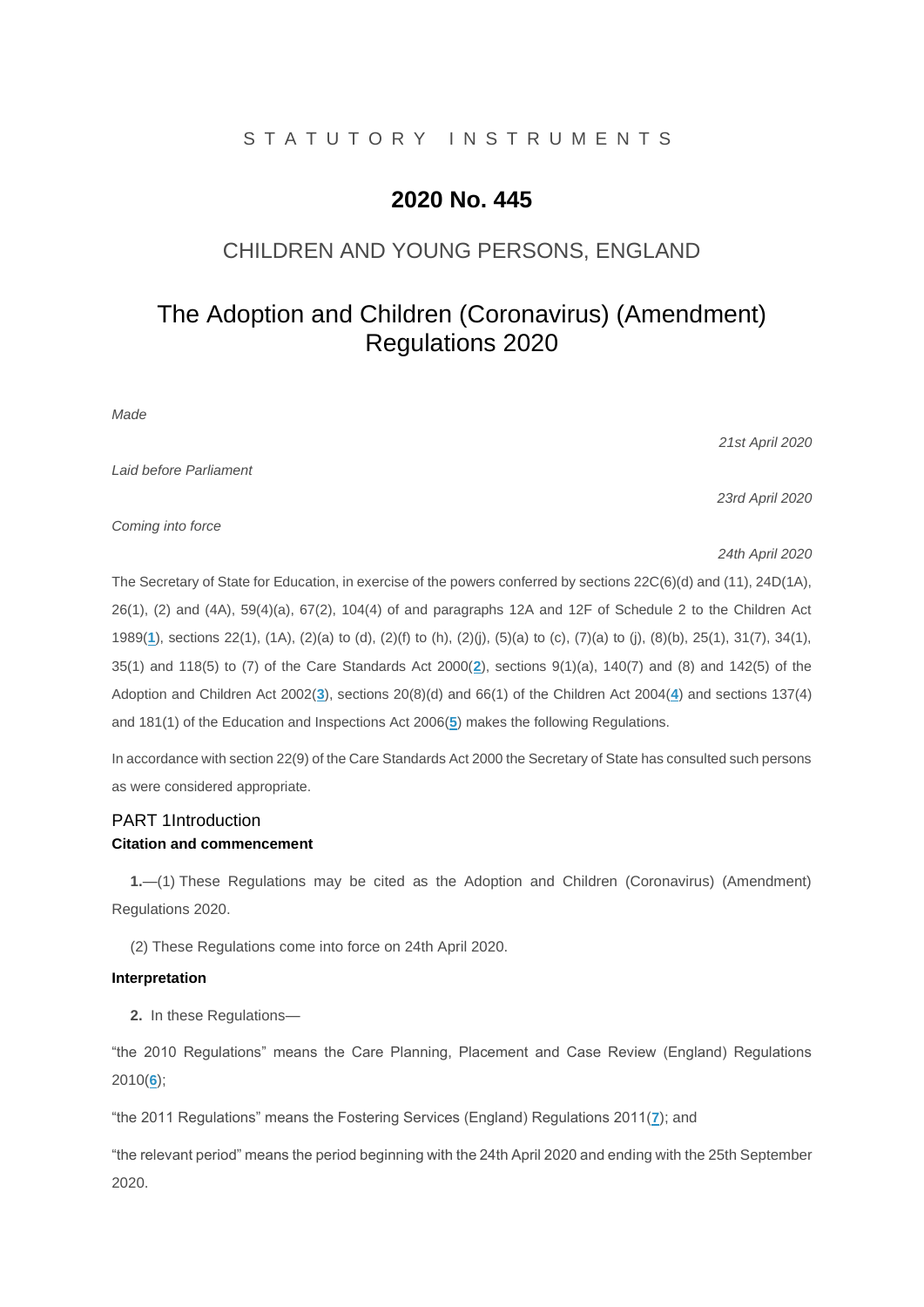#### PART 2Residential Family Centres

#### **Amendment of the Residential Family Centres Regulations 2002**

**3.**—(1) The Residential Family Centres Regulations 2002(**[8](http://www.legislation.gov.uk/uksi/2020/445/made#f00008)**) are amended as follows.

(2) In regulation 10(1) (health and welfare of residents), after "person shall" insert "use reasonable endeavours to".

(3) In regulation 20(5) (complaints), after "person shall" insert ", as far as reasonably practicable".

(4) In regulation 25 (visits by registered provider)—

(a)in paragraph (3) after "or (2) shall" insert ", as far as reasonably practicable,",

(b)in paragraph (4)(b) at the beginning insert "as far as reasonably practicable,", and

(c)after paragraph (4) insert—

" $(4)$  Any interview carried out under paragraph  $(4)(a)$  may be carried out by telephone, video-link or other electronic means.".

### PART 3Adoption Agencies

#### **Amendment of the Adoption Agencies Regulations 2005**

**4.**—(1) The Adoption Agencies Regulations 2005(**[9](http://www.legislation.gov.uk/uksi/2020/445/made#f00009)**) are amended as follows.

(2) In regulation 4 (constituting an adoption panel)—

(a)in paragraph (1) for "must constitute" substitute "may constitute", and

(b)in paragraph (2) omit "that an adoption panel has sufficient members, and".

(3) In regulation 6 (meetings of adoption panel), for paragraph (1)(c) substitute—

"(c)one other independent person.".

(4) In regulation 17 (requirement to prepare child's permanence report), for paragraph (2C) substitute—

"(2C) in a case not falling within paragraph (2), the adoption agency must decide whether to—

(a)require the case to be referred to an adoption panel, or

(b)proceed to make a decision under regulation 19 without such a referral,

and where the case is to be referred to the adoption panel the adoption agency must send the information and reports referred to in paragraph (2D) to the adoption panel.".

(5) In regulation 19(1) (adoption agency decision and notification) for "falling within" substitute "referred to the panel under".

(6) In regulation 23(1)(e) (prospective adopter's case record), at the beginning insert "where applicable,".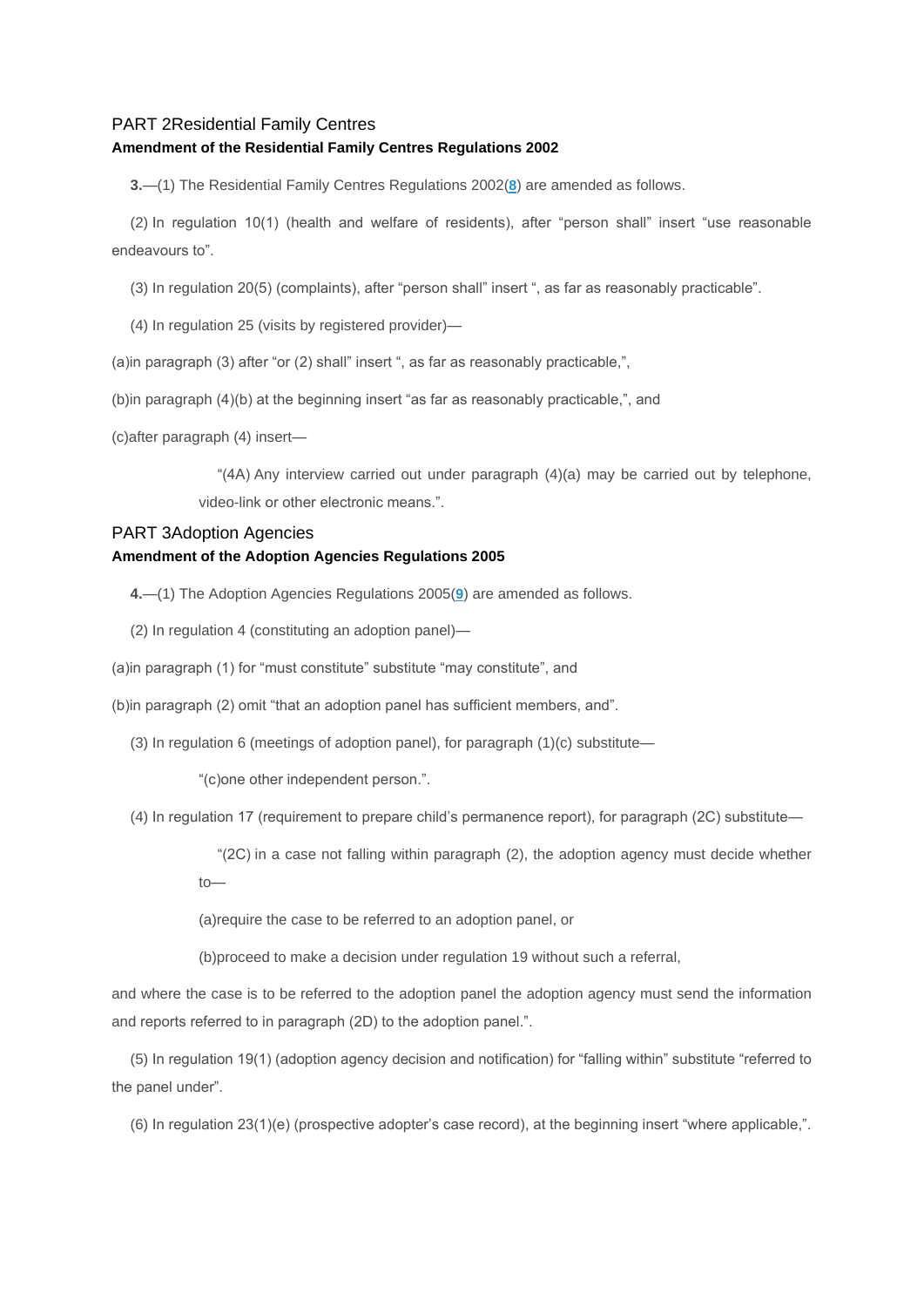(7) In regulation 26(b) and (e) (other pre-assessment information), at the beginning insert "subject to regulation 27(1A),".

(8) In regulation 27 (pre-assessment decision)—

(a)after paragraph (1) insert—

"(1A) The adoption agency may make a decision under paragraph (1) even if the information requested under regulation 25 and 26(b) has yet to be obtained.", and

(b)in paragraph (2) after "agency must" insert ", where reasonably practicable,".

(9) In regulation 28 (stage 2 assessment)—

(a)in paragraph (1) for "within six months from the date on which the agency notified the prospective adopter" substitute "following notification", and

(b)omit paragraph (2).

(10) In regulation 30 (prospective adopter's report)—

(a)in paragraph (5)(a) at the beginning insert "where applicable,", and

(b)in paragraph (6) after "agency must" insert "decide whether or not to refer the case to an adoption panel or proceed to make a decision under regulation 30B without such a referral and, if the case is being referred to an adoption panel, the adoption agency must".

(11) In regulation 30B (adoption agency decision and notification)—

(a)in paragraph (1) after "adopt a child" insert ", where reasonably practicable,",

(b)after paragraph (1) insert—

"(1A) The adoption agency must not make a decision under paragraph (1) until it has obtained the information requested under regulation 25 and 26(b).",

(c)in paragraph (5)(c)(ii), at the beginning insert "subject to paragraph (5A),",

(d)after paragraph (5) insert—

"(5A) Where the adoption agency consider that the prospective adopter is not suitable to adopt because of information obtained under regulation 25 or 26(b) the prospective adopter may not apply to the Secretary of State for a review by an independent review panel of the qualifying determination.", and

(e)in paragraph (9)(b) for "panel and the recommendation" substitute "panel and any recommendation".

(12) In regulation 30D (review and termination of approval)—

(a)in paragraph (4)(b) at the beginning insert "decide whether or not to refer the case to the adoption panel and, where applicable,", and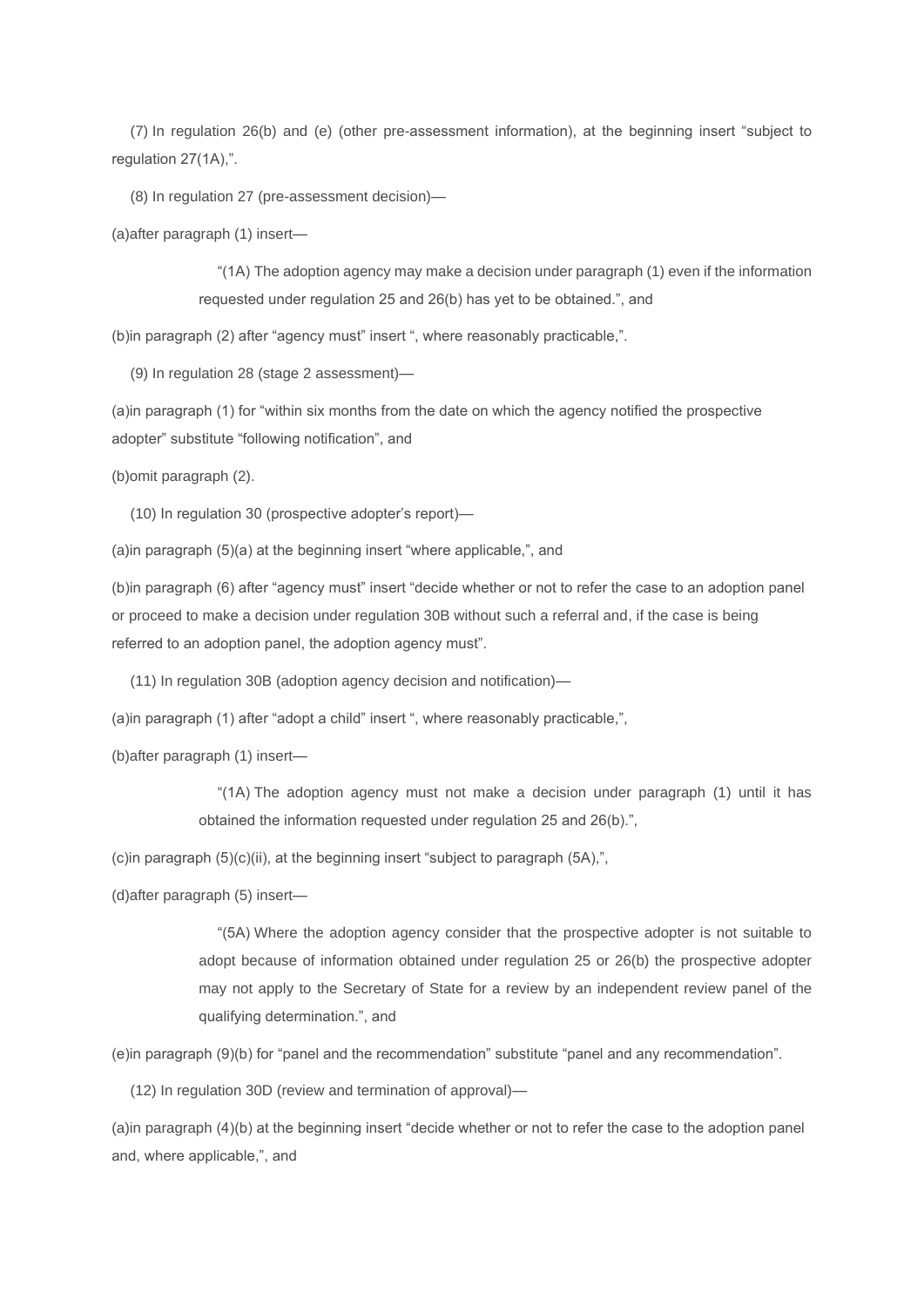(b)in paragraph (5) after "agency must" insert ", where applicable,".

(13) In regulation 30E(b) and (c) (duties of the adoption agency in a section 83 case), at the beginning insert "where applicable,".

(14) In regulation 31 (proposed placement)—

(a)in paragraph (3) for "prospective adopter that" substitute "prospective adopter whether", and

(b)in paragraph (4) after "adoption agency must" insert "decide whether or not to refer the case to an adoption panel or to proceed to make a decision under regulation 33 without such a referral and, where the case is being referred to an adoption panel, the adoption agency must".

(15) In regulation 33(1) (adoption agency decision in relation to proposed placement), for "account the" substitute "account any".

(16) In regulation 36 (reviews), at the beginning insert—

"(A1) Subject to paragraph (B1) an adoption agency does not have to carry out a review required by this regulation where the adoption agency decide that it is not reasonably practicable to carry out the review of the child's case.

(B1) Paragraph (A1) does not apply where the adoption agency is satisfied that a review is necessary to safeguard and promote the welfare of the child.".

### PART 4Private Fostering

#### **Amendment of the Children (Private Arrangements for Fostering) Regulations 2005**

**5.**—(1) The Children (Private Arrangements for Fostering) Regulations 2005(**[10](http://www.legislation.gov.uk/uksi/2020/445/made#f00010)**) are amended as follows.

(2) In regulation 4(1) (action to be taken by local authority on receipt of notification of proposal to foster a child privately), after "seven working days" insert ", or as soon as is reasonably practicable,".

(3) In regulation 7(1) (action to be taken by local authority on receipt of notification about a child being fostered privately), after "seven working days" insert ", or as soon as is reasonably practicable,".

(4) In regulation 8(1) (subsequent visits to children who are being fostered privately)—

(a)in sub-paragraph (a) after "fostering arrangement" insert ", where reasonably practicable", and

(b)in sub-paragraph (b) after "subsequent year," insert "where reasonably practicable,".

#### PART 5Children Act 1989 Representations Procedure

### **Amendment of the Children Act 1989 Representations Procedure (England) Regulations 2006**

**6.**—(1) The Children Act 1989 Representations Procedure (England) Regulations 2006(**[11](http://www.legislation.gov.uk/uksi/2020/445/made#f00011)**) are amended as follows.

(2) In regulation 18(2) (request for review panel), after "authority's response" insert ", or as soon as is reasonably practicable,".

(3) In regulation 19(4) (review panel), after "regulation 18" insert ", or as soon as is reasonably practicable".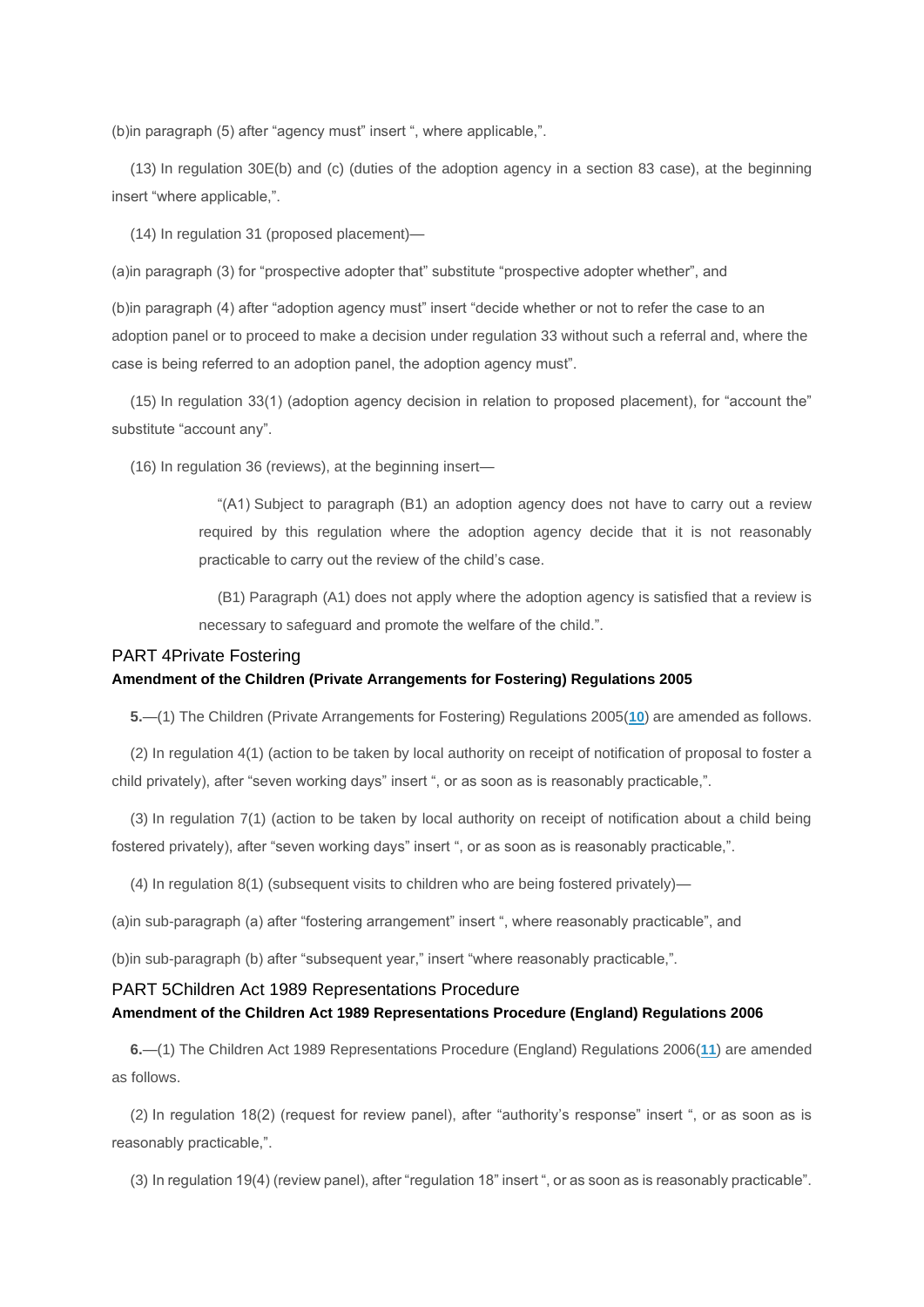(4) In regulation 20 (recommendations)—

(a)in paragraph (2) after "of the meeting" insert ", or as soon as is reasonably practicable,", and

(b)in paragraph (3) after "panel's recommendations" insert ", or as soon as is reasonably practicable,".

#### PART 6Inspection of Local Authorities

### **Amendment of the Education and Inspections Act 2006 (Inspection of Local Authorities) Regulations 2007**

**7.** In regulation 3 (publication of written statement of proposed action) of the Education and Inspections Act 2006 (Inspection of Local Authorities) Regulations 2007(**[12](http://www.legislation.gov.uk/uksi/2020/445/made#f00012)**), after "of receiving that report," insert ", or as soon as is reasonably practicable".

### PART 7Care Planning

### **Amendment of the Care Planning, Placement and Case Review (England) Regulations 2010**

**8.**—(1) The 2010 Regulations are amended as follows.

(2) In regulation 2 (interpretation), omit the definition of "connected person".

(3) In regulation 5(1) (preparation and content of the care plan)—

(a)in sub-paragraph (c) after "placement plan" insert "once prepared", and

(b)in sub-paragraph (e) after "placement plan" insert ", once this has been prepared".

(4) In regulation 9(2) (placement plan), for "within five working days of" substitute "as soon as is reasonably practicable after".

(5) For regulation 11(4)(a) (placement decision) substitute—

"(a)F who is a person with whom a placement is made under regulation 24, or".

(6) In regulation 18(1) (decision to place a child with P), omit "and the responsible authority have prepared a placement plan for C".

(7) In regulation 19(b) (circumstances in which a child may be placed with P before assessment completed), for "within 10 working days of" substitute "as soon as is reasonably practicable after".

(8) In regulation 22A(2) (placement following consideration in accordance with section 22C(9B)(c) of the Act)—

(a)omit paragraph (2), and

(b)for the opening words of paragraph (3) substitute—

"(3) Before making a placement under paragraph (1), the responsible authority must—".

(9) Omit regulation 22B(2)(a) (conditions to be complied with before placing C in a long term foster placement).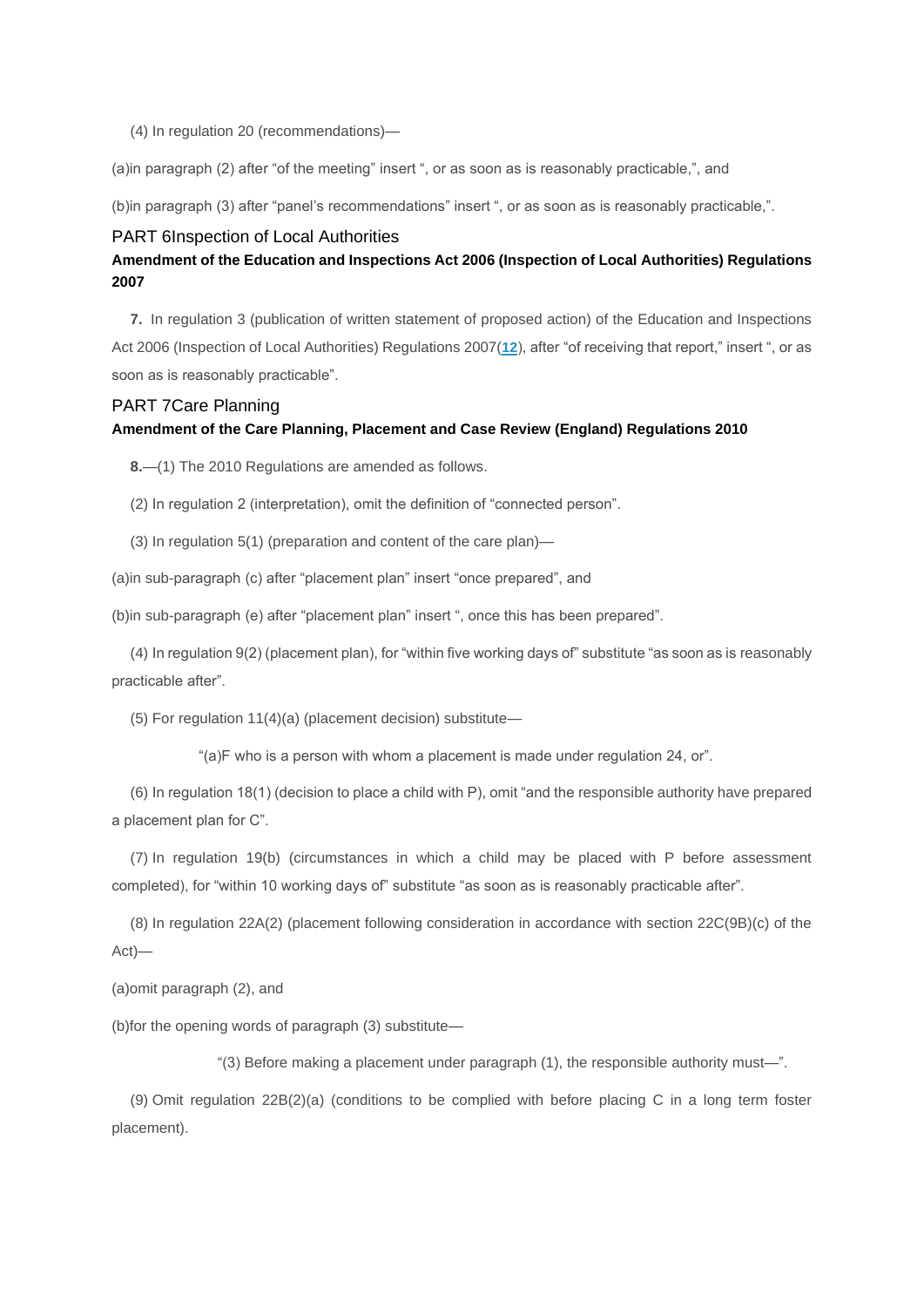(10) In regulation 23 (emergency placement with a local authority foster parent), for the words "six working days" in both places in which they occur substitute "twenty four weeks".

(11) In regulation 24 (temporary approval of relative, friend or other person connected with C)—

(a)for paragraph (1) and the heading to the regulation substitute—

### "**Temporary approval**

**24.**—(1) Where the responsible authority is satisfied that the most appropriate placement for C is with a person who has not yet been approved as a local authority foster parent they may approve that person as a local authority foster parent for a temporary period not exceeding 24 weeks ("temporary approval") provided that they first comply with the requirements of paragraph (2).",

(b)in paragraph (2) omit the word "connected" in each place it occurs, and

(c)omit paragraph (3).

(12) In regulation 25 (expiry of temporary approval) omit the word "connected" in each place that it occurs.

(13) After regulation 28(1) (frequency of visits) insert—

"(1A) Any visit required by this regulation may be conducted by telephone, video-link or other electronic means.

(1B) Where R is unable to visit C within the timescales set out in this regulation the responsible authority must ensure that R visits C as soon as is reasonably practicable thereafter.".

(14) In regulation 33(2) (timing of reviews), for "at intervals of not more than six months" substitute "where reasonably practicable thereafter".

(15) For regulation 36(2) (the role of the IRO) substitute—

"(2) The IRO may adjourn the review meeting for not more than 20 working days, and no proposal considered in the course of the meeting may be implemented until the review has been completed.".

(16) In regulation 42(2)(c) (assessment of needs) omit "and other connected persons".

(17) In regulation 47C(3) (application of these regulations to children on remand), for the words "within five working days of" substitute "as soon as is reasonably practicable from".

(18) In regulation 48 (application of these regulations with modifications to short breaks)—

(a)for paragraph (2)(c) substitute—

"(c)the arrangement is such that—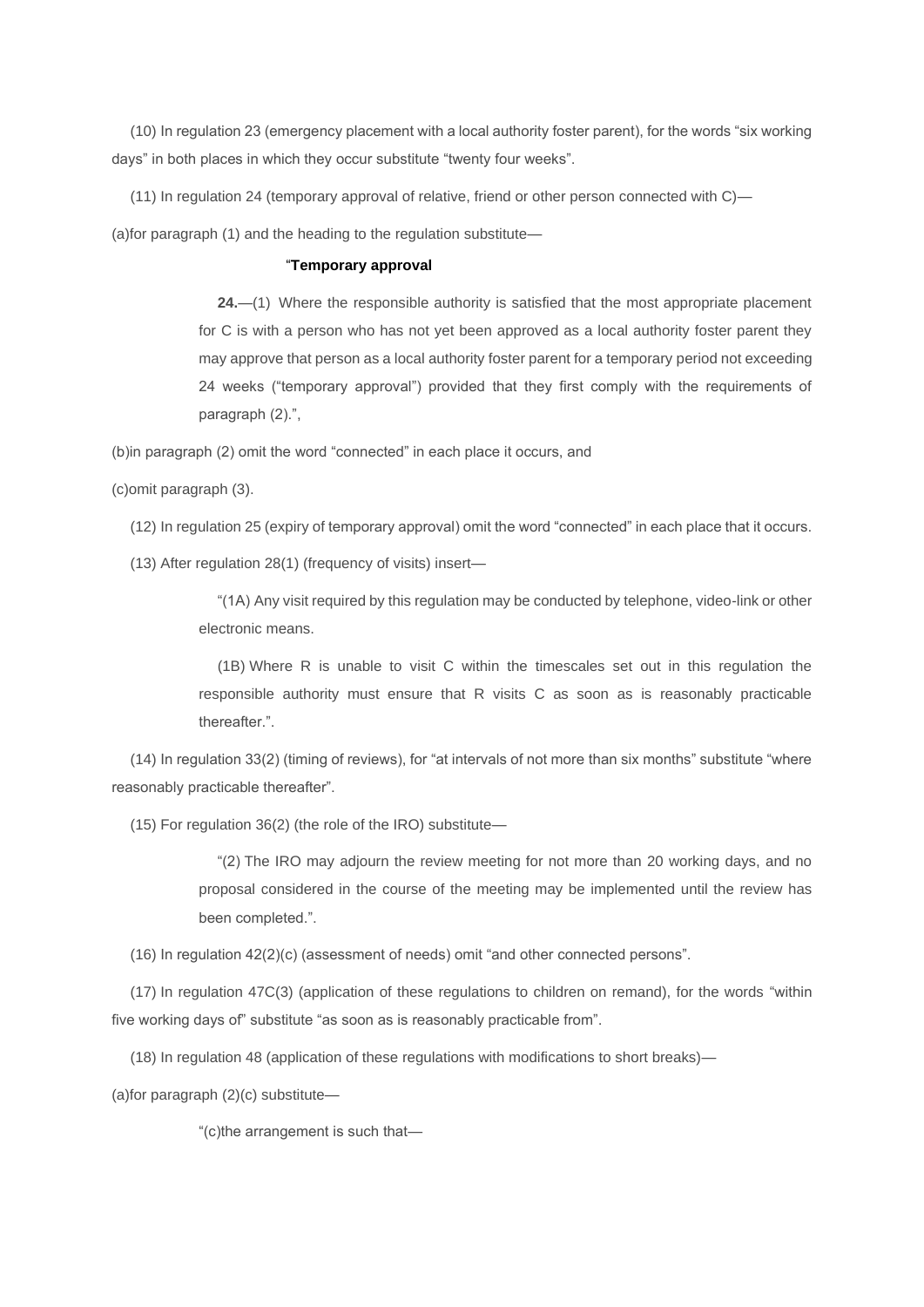(i)at the end of each placement, C returns to the care of C's parent or a person who is not C's parent but who has parental responsibility for C, and

(ii)the short breaks do not exceed 75 days in total in any period of 12 months.".

(b)for paragraphs (3)(c) and (d) substitute—

"(c)regulation 28(2) does not apply, but instead the responsible authority must ensure that R visits C at regular intervals during any short break to be agreed with the IRO and C's parents (or any person who is not C's parent but has parental responsibility for C),

(d)regulation 33 does not apply, but instead the responsible authority must first review C's case as soon as is reasonably practicable from the start of the first placement, and subsequent reviews must be carried out at regular intervals during any short break,

(e)any visit required by this regulation may be conducted by telephone, video-link or other electronic means.".

(19) In Schedule 4 (matters to be taken into account when assessing the suitability of a connected person to care for C)—

(a)for the heading substitute—

### "Matters to be taken into account when assessing the suitability of any person to care for C",

(b)in the opening words to paragraph 1 omit the word "connected",

(c)in paragraph 1(d)(i) omit the word "connected",

(d)in paragraph 1(d)(v) omit the word "connected",

(e)for paragraph 1(e)(v) substitute—

"(v)particulars of relatives and any relationships with C and the person,", and

(f)in paragraph 1(h) omit the word "connected".

### PART 8Fostering Services **Amendment of the Fostering Services (England) Regulations 2011**

**9.**—(1) The 2011 Regulations are amended as follows.

(2) In regulation 4(b) (review of statement of purpose and children's guide), for "within 28 days" substitute "as soon as is reasonably practicable".

(3) In regulation 6(3) (appointment of manager), for "without delay" substitute "as soon as is reasonably practicable".

(4) In regulation 9 (notification of offences), for "without delay" substitute ", as soon as is reasonably practicable,".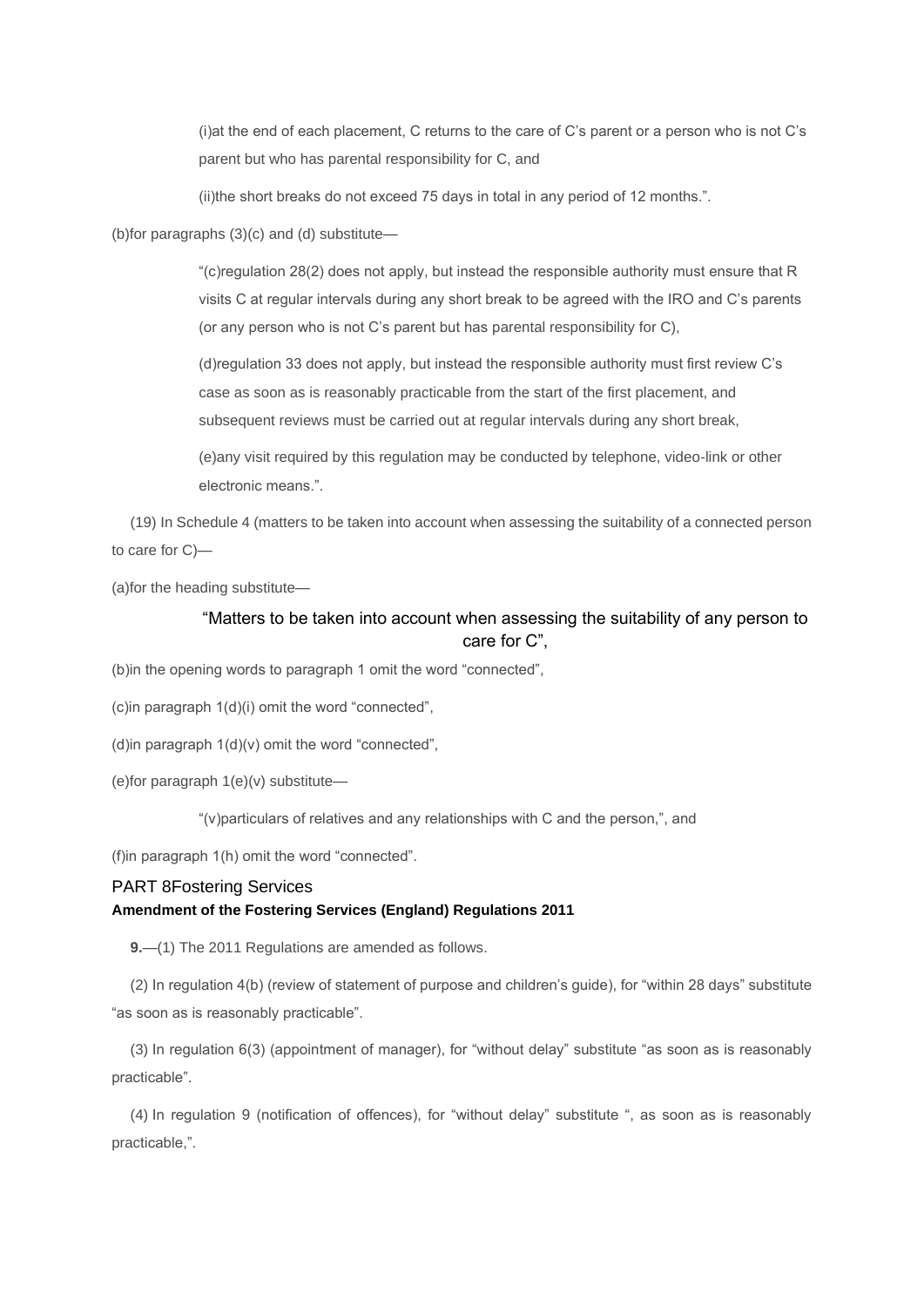(5) In regulation 10 (manager), for "without delay" in both places it occurs substitute "as soon as is reasonably practicable".

(6) In regulation 23 (constitution and membership of fostering panel)—

(a)in paragraph (4)—

(i)for "must constitute" substitute "may constitute", and

(ii)after "Regulations, and" insert "where a panel is constituted, the fostering service provider",

(b)in paragraph (7) omit "the fostering panel has sufficient members, and that".

(7) For regulation 24(1)(iii) (meetings of fostering panel) substitute—

"(iii)one other independent person, and".

(8) In the opening words of regulation 25(4) (functions of fostering panel), for "must also" substitute "may also".

(9) In regulation 26 (assessment of prospective foster parent)—

(a)in paragraph (1C)(b) for "may not be given more than 10 working days" substitute "must be sent as soon as is reasonably practicable",

(b)for the opening words of paragraph (2) substitute—

"(2) Subject to paragraphs (2A) and (3), where the fostering service provider have obtained all the information set out in paragraph (1A) and have not given the notification in paragraph (1B), the fostering service provider must—",

(c)in paragraph (2)(d) at the beginning insert "decide whether to refer the case to the fostering panel or to proceed to make a decision under regulation 27 without such a referral and, where the case is referred the fostering service provider must",

(d)after paragraph (2) insert—

"(2A) The fostering service provider may comply with paragraph (2)(a) even if the information required by paragraphs 2 and 9 of Schedule 3 has yet to be obtained.", and

(e)For the opening words to paragraph (4) substitute—

"(4) As soon as is reasonably practicable after X's observations are received the fostering service provider must, where the case is being referred to the fostering panel, send—",

(10) In regulation 27 (approval of foster parents)—

(a)in paragraph (2)(b) at the beginning insert "where the case was referred to the fostering panel,",

(b)in paragraph (3) for "A fostering" substitute "Where the case was referred to the fostering panel a fostering,",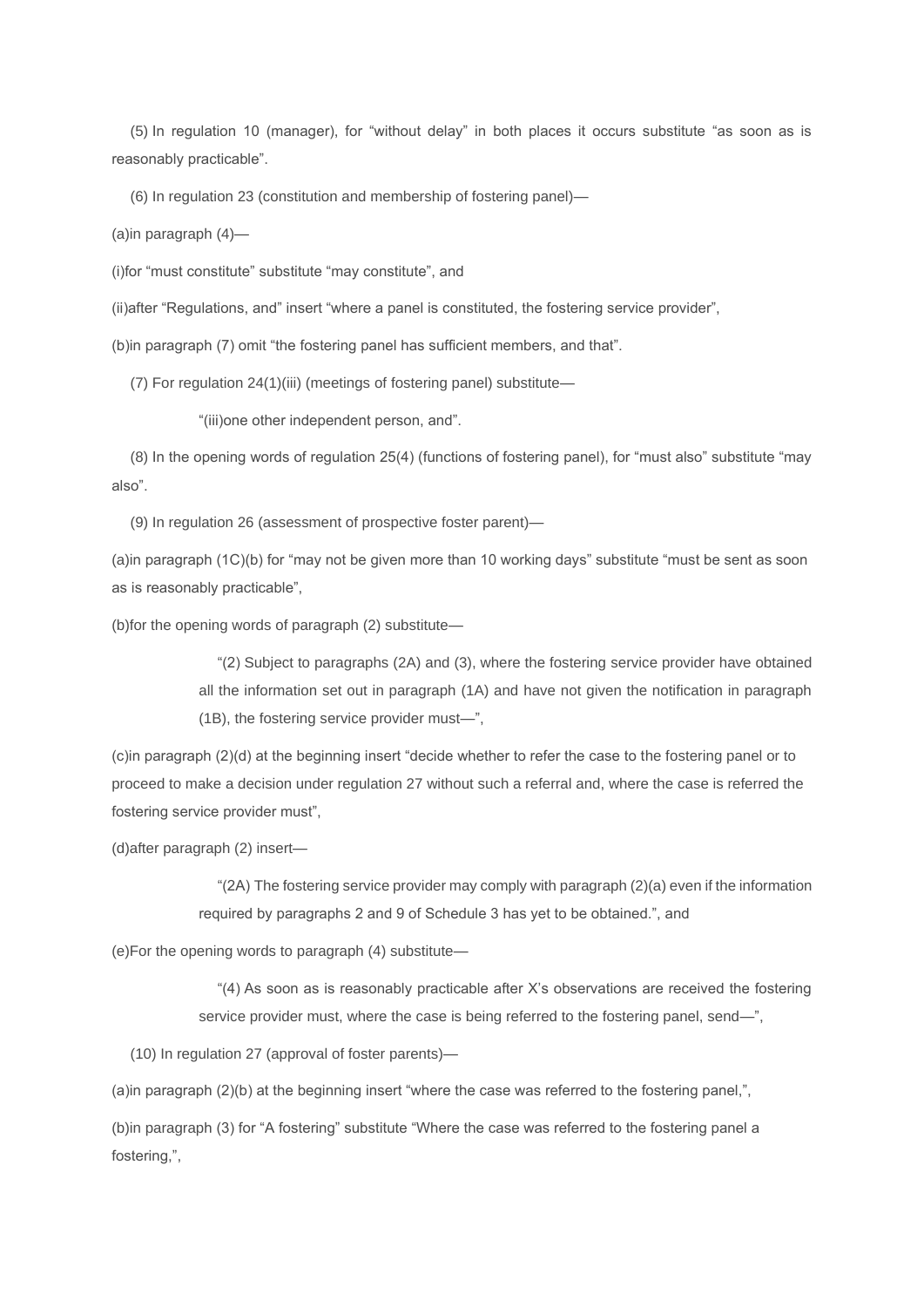(c)in paragraph (6)(a) after "their reasons and" insert ", where the case has been referred to the fostering panel,",

(d)for paragraph (9) substitute—

"(9) If within the period referred to in paragraph  $(6)(b)$  the fostering provider receive any written representations, they may refer the case to the fostering panel for further consideration and, where a case is referred, the fostering service provider must make their decision taking into account any further recommendation made by the fostering panel.", and

(e)in paragraph (10) for "into account the" substitute "into account any".

(11) For regulation 28(2) (reviews and terminations of approval) substitute—

"(2) A review must, where reasonably practicable, take place not more than a year after approval, and thereafter whenever the fostering service provider consider it necessary.",

(12) In regulation 30(2)(a) (case records relating to foster carers and others) after "fostering panel" insert "(if any)".

(13) Omit regulation 42(2)(b)(i) (application of these regulations with modifications for short breaks).

(14) In paragraph 2 of Schedule 3 (information as to prospective foster parent ("X") and other members of their household and family) omit "(supported by a medical report)", and

(15) In Column 2 of Schedule 7 (events and notifications) omit "yes" in the 4th place in which it occurs in the column headed "chief inspector".

### PART 9Joint Area Reviews

#### **Amendment of the Children Act 2004 (Joint Area Reviews) Regulations 2015**

**10.** In regulation 4(2) of the Children Act 2004 (Joint Area Reviews) Regulations 2015(**[13](http://www.legislation.gov.uk/uksi/2020/445/made#f00013)**) (written statement of proposed action), after "working days" insert ", or as soon as is reasonably practicable,".

### PART 10Children's Homes

### **Amendment of the Children's Homes (England) Regulations 2015**

**11.**—(1) The Children's Homes Regulations 2015(**[14](http://www.legislation.gov.uk/uksi/2020/445/made#f00014)**) are amended as follows.

(2) In regulation 6(3)(c) (the quality and purpose of care standard), before "the care" insert "as far as reasonably practicable".

(3) In regulation 8(2) (the education standard), after "person to" insert "use reasonable endeavours to".

(4) In regulation 20(3) (restraint and deprivation of liberty), after "court order" insert "or in accordance with an exercise of powers under Schedule 21 to the Coronavirus Act 2020(**[15](http://www.legislation.gov.uk/uksi/2020/445/made#f00015)**)".

(5) In regulation 22(1) (contact and access to communications), after "meet privately" insert "(or where this is not possible to speak privately over the telephone, a video-link or other electronic communication method)".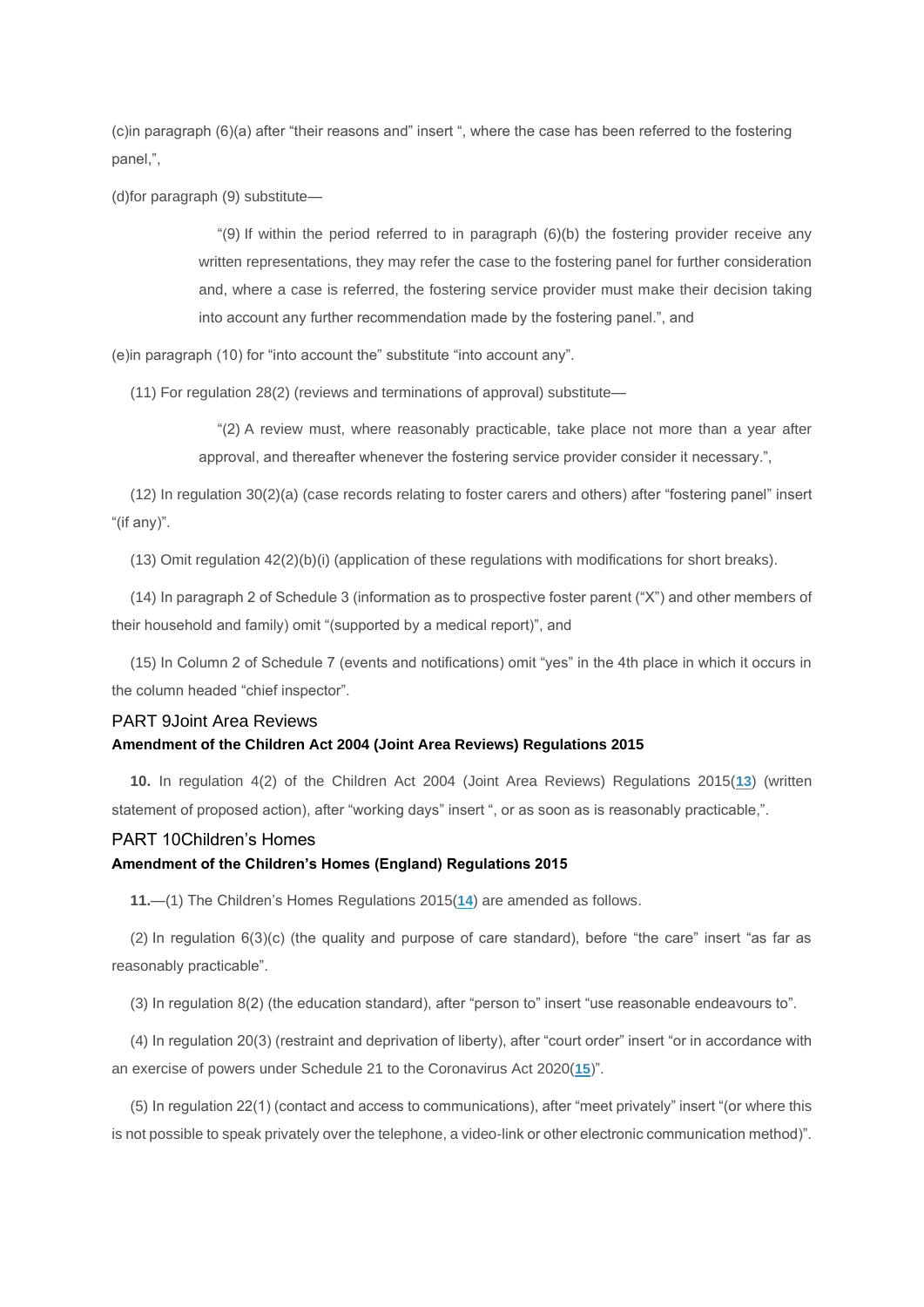(6) In regulation 44(1) (independent person: visits and reports), after "person must" insert "use reasonable endeavours to".

### PART 11Inspections

### **Amendment of Her Majesty's Chief Inspector of Education, Children's Services and Skills (Fees and Frequency of Inspections) (Children's Homes etc) Regulations 2015**

**12.** Omit regulation 27 (frequency of inspections) of Her Majesty's Chief Inspector of Education, Children's Services and Skills (Fees and Frequency of Inspections) (Children's Homes etc) Regulations 2015(**[16](http://www.legislation.gov.uk/uksi/2020/445/made#f00016)**).

### PART 12Review and Expiry **Review**

**13.** The Secretary of State must review the effectiveness of the amendments made by these Regulations during the period for which they have effect.

#### **Expiry**

**14.**—(1) Subject to Part 13, the amendments made by these Regulations cease to have effect on the 25th September 2020.

(2) This regulation does not affect the validity of anything done pursuant to the amendments made by these Regulations before they cease to have effect.

### PART 13Savings Provisions **Suitability assessments**

**15.** In a case where, on the 25th September 2020, —

(a)an adoption agency is in the process of assessing the suitability of a prospective adopter in accordance with Part 4 of the Adoption Agencies Regulations 2005, or

(b)a fostering service provider is in the process of assessing the suitability of a person to become a foster parent under regulation 26 of the 2011 Regulations,

that assessment must continue as if the amendments made by these Regulations remain in force.

### **Private fostering: notifications**

**16.** Where, during the relevant period, a local authority has received notification under regulation 3, 5 or 6 of the Children (Private Arrangements for Fostering) Regulations 2005 Regulations, the local authority may proceed as if the amendments made by these Regulations remain in force.

### **Children Act 1989 representations**

**17.** Where, during the relevant period, representations have been considered in accordance with regulation 17 of the Children Act 1989 (Representations Procedure) Regulations 2006, any further consideration of those representations by a panel may proceed as if the amendments made by these Regulations remain in force.

#### **Placement**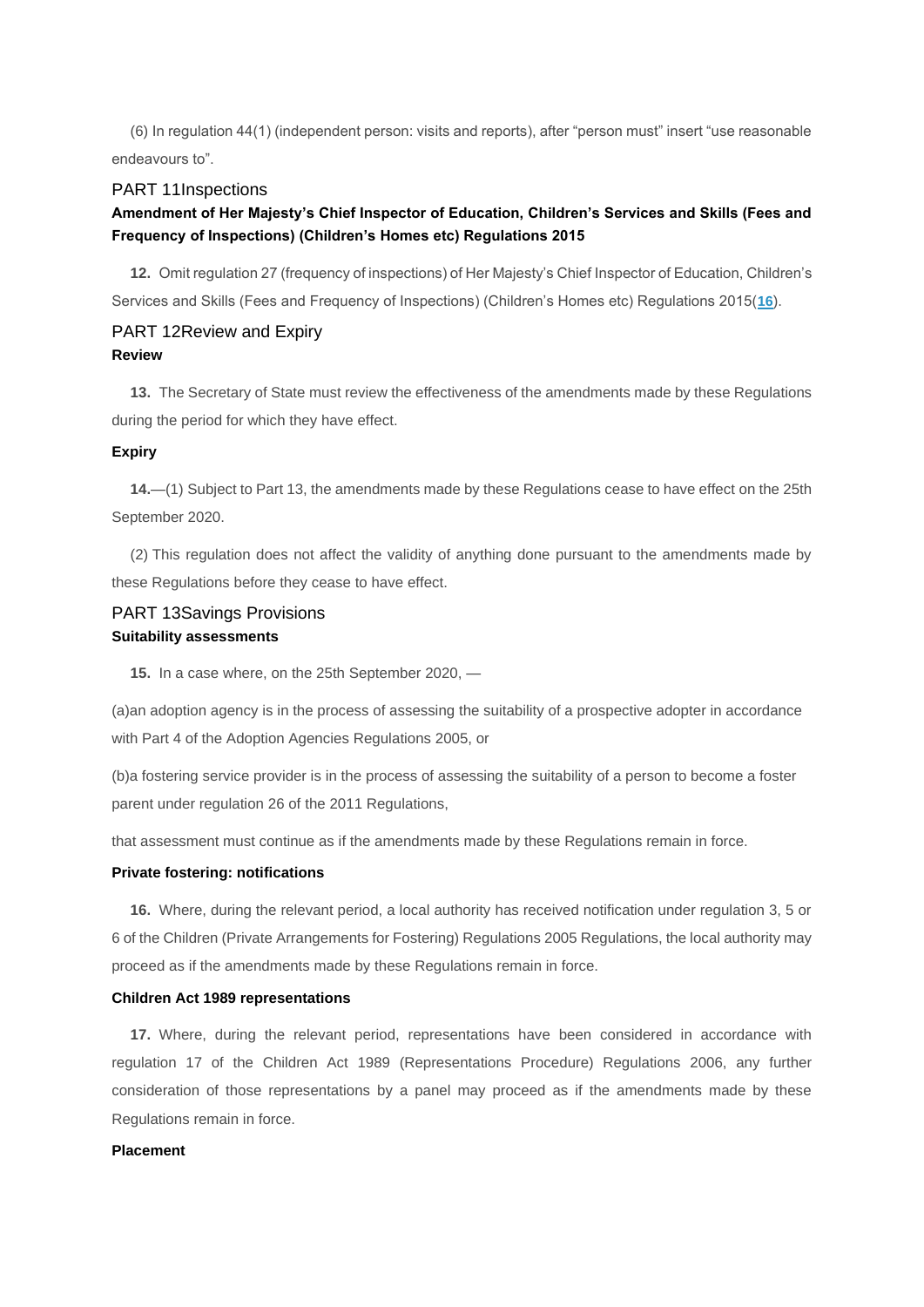**18.** Where, during the relevant period, a child has been placed in accordance with regulation 19 of the 2010 Regulations, the responsible authority may proceed as if the amendments made by these Regulations remain in force.

**19.** Where, during the relevant period, the responsible authority placed a child under regulation 23 of the 2010 Regulations, the placement has effect as if the amendments made by these Regulations remain in force.

#### **Foster parents: temporary approval**

**20.** In a case where, during the relevant period, the responsible authority —

(a)started to approve a person as a local authority foster parent, or

(b)approved a person as a local authority foster parent,

in accordance with regulation 24 of the 2010 Regulations, the responsible authority must proceed as if the amendments made by these Regulations remain in force.

#### **Short breaks**

**21.** In a case where, during the relevant period, a child has been placed in short breaks in accordance with —

(a)regulation 48 of the 2010 Regulations, or

(b)regulation 42 of the 2011 Regulations,

those regulations continue apply to the short breaks as if the amendments made by these Regulations remain in force.

#### **Children's homes: deprivation of liberty**

**22.** Where, on the 25th September 2020, a child is being deprived of their liberty in a children's home in accordance with regulation 20(3) of the Children's Homes (England) Regulations 2015, that regulation continues to have effect as if the amendment made by these Regulations remains in force.

> *Vicky Ford* Parliamentary Under Secretary of State for Children and Families Department for Education

21st April 2020

### EXPLANATORY NOTE

*(This note is not part of the Regulations)*

These Regulations apply to England only.

These Regulations make amendments to 10 sets of Regulations to relax and amend requirements imposed under them. The amendments are being made in order to assist the children's social care sector during the coronavirus pandemic and cease to have effect on the 25th September 2020.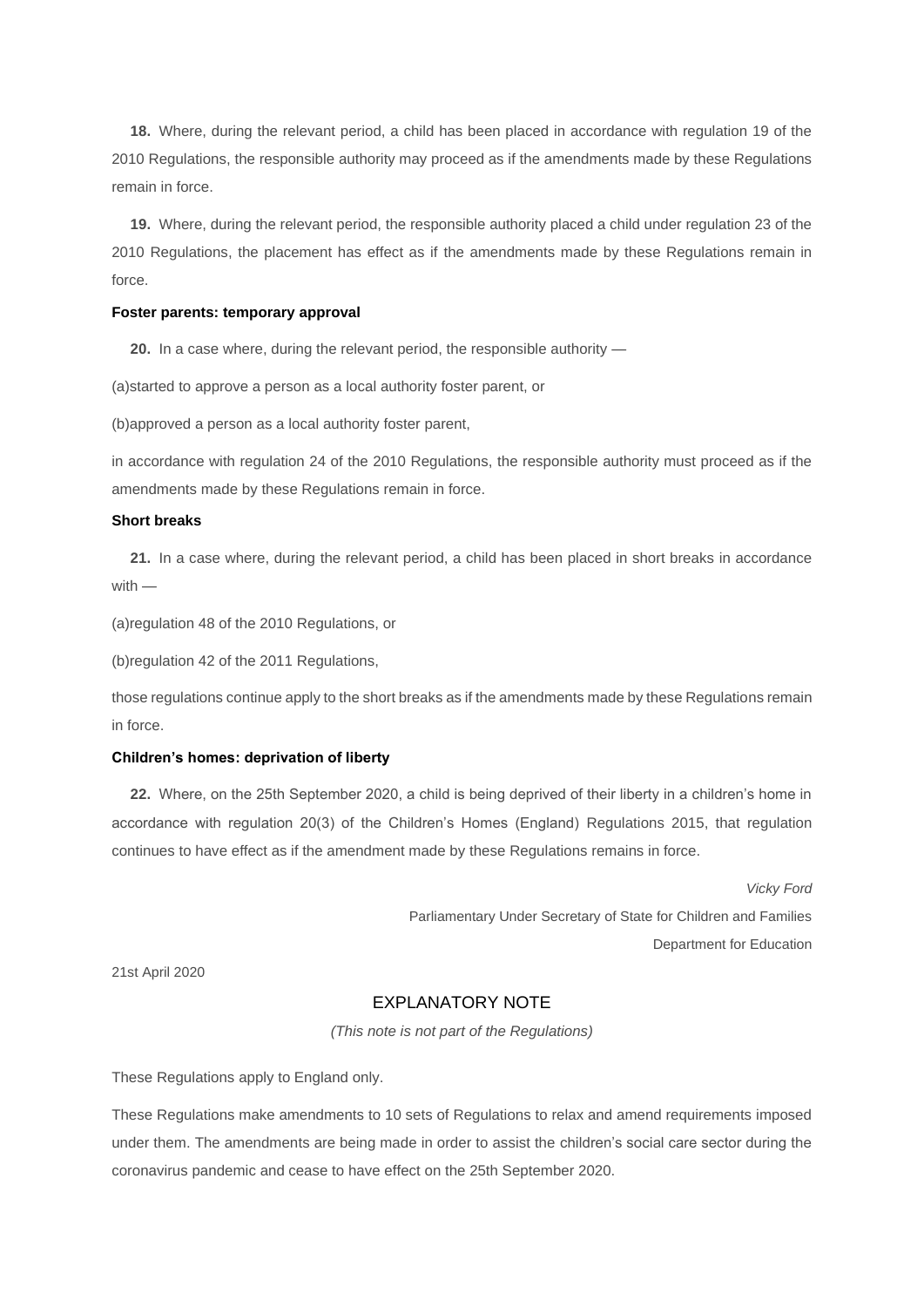They amend the Adoption Agencies Regulations 2005 which set out the process for assessing the suitability of people to adopt a child and the suitability of children to be adopted. They remove the duty on adoption agencies to refer cases to the adoption panel, make some amendments to the adopter approval process, to enable information that currently has to be collected during stage 1 of the approval process to be collected during stage 2, and relax some timescales within which adoption agencies must take steps.

They amend the Care Planning, Placement and Case Review (England) Regulations 2010 which set out the requirements of the care planning process. They make it possible for any person to be approved as a local authority foster carer for a temporary period (not just a person who is a relative, friend or person connected to the child) and extend the length of that period from 16 to 24 weeks. They also increase the length of time a foster carer can be approved as an emergency foster carer to 24 weeks. A number of timescales within which local authorities must take steps are also relaxed.

They amend the Fostering Services (England) Regulations 2011 which set out the process for approvals as local authority foster parents. They relax some timescales within which fostering agencies must take steps and remove the duty on fostering service providers to refer cases to the fostering panel.

They amend the Children's Homes (England) Regulations 2015 to ensure that they don't prohibit a child being deprived of their liberty in a children's home in accordance with an exercise of powers under Schedule 21 to the Coronavirus Act 2020. A number of timescales are also relaxed.

They amend the Residential Family Centres Regulations 2002 to relax some timescales and to make it clear that interviews need not be conducted face-to-face.

They amend Her Majesty's Chief Inspector of Education, Children's Services and Skills (Fees and Frequency of Inspections) (Children's Homes etc) Regulations 2015 to omit regulation 27 which sets out the frequency by which premises must be inspected.

They amend the Children (Private Arrangements for Fostering) Regulations 2005, the Children Act 1989 Representations Procedure (England) Regulations 2006, the Education and Inspections Act 2006 (Inspection of Local Authorities) Regulations 2007 and the Children Act 2004 (Joint Area Reviews) Regulations 2015 to relax timescales within which local authorities must take steps.

The Regulations also include a number of savings provisions to ensure that some amendments made by these Regulations continue to apply in certain circumstances after the expiry of the amendments on 25th September 2020.

The Secretary of State must review the effectiveness of the amendments made by these Regulations during the period in which the amendments have effect.

An impact assessment has not been produced for this instrument no, or no significant, impact on the private or voluntary sector is foreseen.

An Explanatory Memorandum is published alongside this instrument on [www.legislation.gov.uk](http://www.legislation.gov.uk/) (**1**)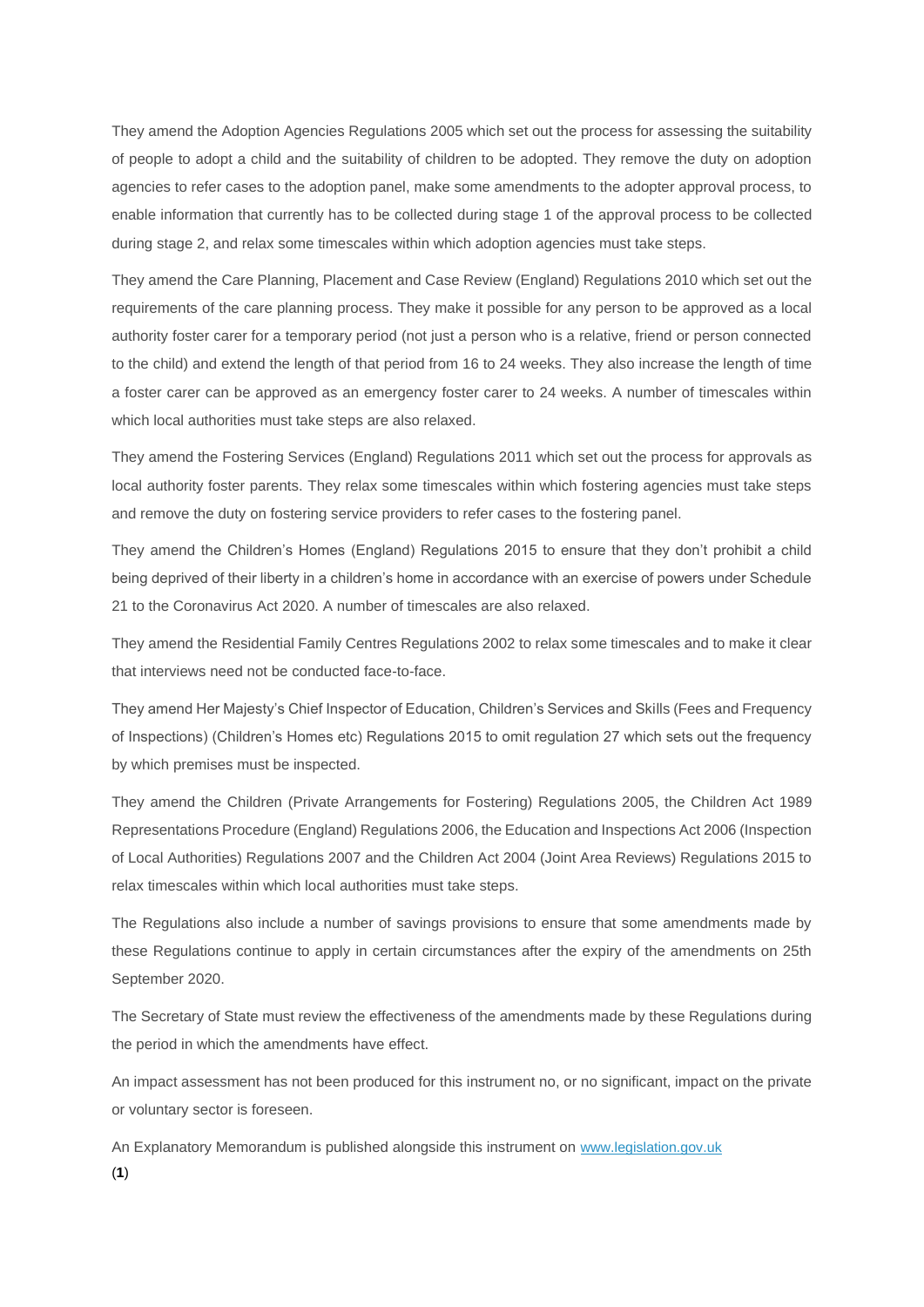[1989 c. 41.](http://www.legislation.gov.uk/id/ukpga/1989/41) Section 22C(11) was amended by [S.I. 2016/413.](http://www.legislation.gov.uk/id/uksi/2016/413) Section 24(1A) was inserted by section 117(1) of the Adoption and Children Act [2002 \(c. 38\)](http://www.legislation.gov.uk/id/ukpga/2002/38) and substituted by [S.I. 2005/413.](http://www.legislation.gov.uk/id/uksi/2005/413) Section 26(1) was substituted by S.I.  $2016/413$ . Section  $26(2)(e)(f)$  was inserted by section  $118(1)(a)(b)$  of the Adoption and Children Act 2002. Section 26(2)(k) was repealed by section 10(3) of the Children and Young Persons Act [2008 \(c. 23\).](http://www.legislation.gov.uk/id/ukpga/2008/23) Section 26(4A) was substituted by [S.I. 2016/413.](http://www.legislation.gov.uk/id/uksi/2016/413) Section 104(4)(c) was repealed by paragraph 25(5) of Schedule 3 to the Children and Young Persons Act 2008. Paragraphs 12A to 12G of Schedule 2 were substituted by paragraph 4 of Schedule 1 to the Children's and Young Persons Act 2008. Paragraph 12F of Schedule 2 was amended by [S.I. 2016/413.](http://www.legislation.gov.uk/id/uksi/2016/413)

(**2**)

[2000 c. 14.](http://www.legislation.gov.uk/id/ukpga/2000/14) Section 22(1) was amended by section 103(1) of the Children and Families Act [2014 \(c. 6\).](http://www.legislation.gov.uk/id/ukpga/2014/6) Section 22(1)(b)(ii) was amended by [S.I. 2019/772.](http://www.legislation.gov.uk/id/uksi/2019/772) Section 22(1A) was inserted by section 103(2) of the Children and Families Act 2014. Section 22(8)(b) was inserted by [S.I. 2016/413.](http://www.legislation.gov.uk/id/uksi/2016/413) Section 31(7) was amended by section 95 of and Schedule 5 to the Health and Social Care Act 2008.

(**3**)

[2002 c. 38.](http://www.legislation.gov.uk/id/ukpga/2002/38) Section 140(7) was inserted by section 7(1) of the Children and Families Act 2014.

(**4**)

[2004 c. 31.](http://www.legislation.gov.uk/id/ukpga/2004/31) There are no amendments relevant to these Regulations.

(**5**)

[2006 c. 40.](http://www.legislation.gov.uk/id/ukpga/2006/40) There are no amendments relevant to these Regulations.

(**6**)

[S.I. 2010/959.](http://www.legislation.gov.uk/id/uksi/2010/959) Amended by [S.I. 2013/706,](http://www.legislation.gov.uk/id/uksi/2013/706) [S.I. 2011/581,](http://www.legislation.gov.uk/id/uksi/2011/581) [S.I. 2018/48,](http://www.legislation.gov.uk/id/uksi/2018/48) [S.I. 2015/495,](http://www.legislation.gov.uk/id/uksi/2015/495) [S.I. 2014/852,](http://www.legislation.gov.uk/id/uksi/2014/852) [S.I.](http://www.legislation.gov.uk/id/uksi/2014/2013)  [2014/2013,](http://www.legislation.gov.uk/id/uksi/2014/2013) [S.I. 2014/1917](http://www.legislation.gov.uk/id/uksi/2014/1917) and [S.I. 2011/581.](http://www.legislation.gov.uk/id/uksi/2011/581) Regulation 22A was inserted by [S.I. 2014/1556.](http://www.legislation.gov.uk/id/uksi/2014/1556)

(**7**)

[S.I. 2011/581.](http://www.legislation.gov.uk/id/uksi/2011/581) Amended by [S.I. 2013/984.](http://www.legislation.gov.uk/id/uksi/2013/984)

```
(8)
```
[S.I. 2002/3213.](http://www.legislation.gov.uk/id/uksi/2002/3213) Amended by [S.I. 2013/499.](http://www.legislation.gov.uk/id/uksi/2013/499) There are other amendments not relevant to these Regulations.

(**9**)

[S.I. 2005/389.](http://www.legislation.gov.uk/id/uksi/2005/389) Amended by [S.I. 2011/589,](http://www.legislation.gov.uk/id/uksi/2011/589) [S.I. 2012/1410,](http://www.legislation.gov.uk/id/uksi/2012/1410) [S.I. 2013/985](http://www.legislation.gov.uk/id/uksi/2013/985) and [S.I. 2005/3482.](http://www.legislation.gov.uk/id/uksi/2005/3482)

(**10**)

[S.I. 2005/1533.](http://www.legislation.gov.uk/id/uksi/2005/1533) There are no amendments relevant to these Regulations.

(**11**)

[S.I. 2006/1738.](http://www.legislation.gov.uk/id/uksi/2006/1738) There are no amendments relevant to these Regulations.

(**12**)

[S.I. 2007/462.](http://www.legislation.gov.uk/id/uksi/2007/462) There are no amendments relevant to these Regulations.

(**13**)

[S.I. 2015/1792.](http://www.legislation.gov.uk/id/uksi/2015/1792)

(**14**)

[S.I. 2015/541.](http://www.legislation.gov.uk/id/uksi/2015/541) Amended by [S.I. 2016/211.](http://www.legislation.gov.uk/id/uksi/2016/211)

(**15**)

[2020 c. 7.](http://www.legislation.gov.uk/id/ukpga/2020/7)

(**16**)